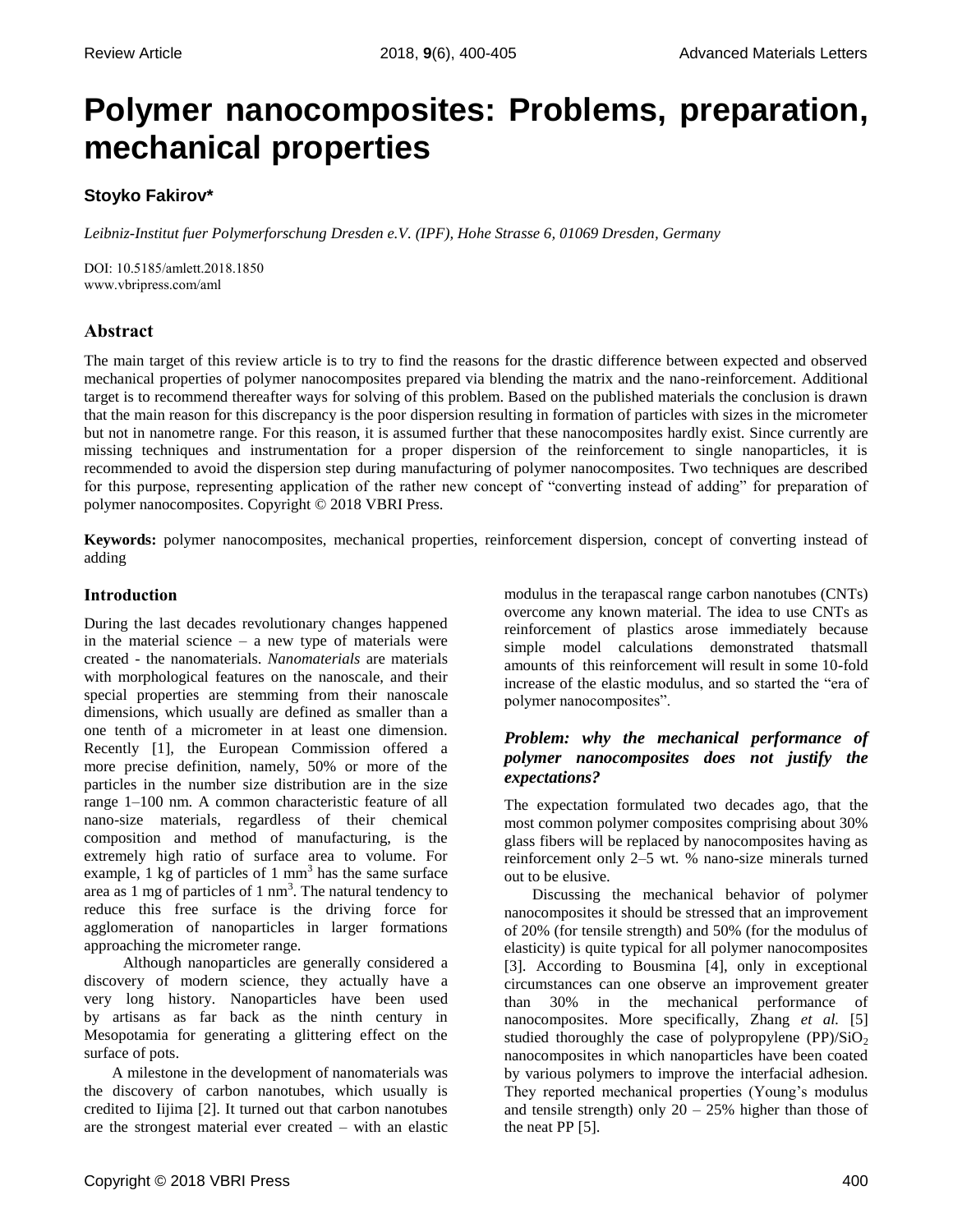The above conclusions were supported by the statements of Schaefer and Justice in their review "How Nano Are Nanocomposites?" [6]: "*Composite materials loaded with nanometer-sized reinforcing fillers are widely believed to have the potential to push polymer mechanical properties to extreme values. Realization of anticipated properties, however, has proven elusive".*

As mentioned above, such systems have attracted enormous interest from the materials community because they theoretically promise substantial improvement of mechanical properties at very low filler loadings. In addition, nanocomposites are compatible with conventional polymer processing, thus avoiding costly layup required for the fabrication of conventional fiberreinforced composites. The appeal of nanocomposites is illustrated by considering single walled carbon nanotubes (SWCNTs). With tensile moduli in the terapascal range and lengths exceeding 10 μm, simple composite models predict order-of-magnitude enhancement in modulus at loadings of less than 1%.

"Introductory paragraphs similar to the above can be found in hundreds of nanocomposite papers. With the exception of reinforced elastomers, nanocomposites have not lived up to expectations. Although claims of modulus enhancement by factors of 10 exist, these claims are offset by measurements that show little or no improvement. The lacklustre performance of nanocomposites has been attributed to a number of factors including poor dispersion, poor interfacial load transfer, process-related deficiencies, and others" [6].

And finally, let mention in this respect the statement in a very recent review on the practical applicability of polymer nanocomposites [7]: "Initial developments of nanocomposite thermosets focused on high aspect ratio nanoparticles such as nanoclays, carbon nanotubes and more recently graphenes. Generally, these systems showed  $10 - 35$  % improvement in mechanical properties with  $0.2 - 5$  wt. % filler. However, the translation of these improvements to prepregs or laminates proved to be difficult due to processing issues, including extremely high viscosity, nanoparticles filtration, nanoparticles agglomeration, and void formation."

It seems rather realistic to assume that polymer nanocomposites prepared via melt blending of the two basic components, the matrix and the reinforcement, are characterized by a maximum improvement of their mechanical properties by  $30 - 35%$  as compared with the respective neat isotropic matrix. Such a result is quite far from the expected 10-fold (at least!) improvement.

An interesting question regarding the reasons for this drastic discrepancy arises.

The concept of polymer nanocomposites, that is, the expectation that using 1–5% of nanofiller instead of the common 30–40%, it will be possible to realize improvements of magnitude of order as compared with the traditional composites materials as well as to enhance the environmental impact of these materials failed for the following reasons:

- (i) Poor dispersion
- (ii) Poor interfacial load transfer
- (iii) Process-related deficiencies
- (iv) Poor alignment
- (v) Poor load transfer to the interior of filler bundles
- (vi) The fractal nature of filler clusters.

## *Do polymer nanocomposites prepared via blending a polymer with nanomaterial really exist?*

Such question sounds rather provocative but if we remember the criteria according to which the composite materials are categorized, we will see that the question is justified. Depending on the sizes of the reinforcing filler we distinguish between *macrocomposite* (the common ones), *microcomposites*, when the sizes are in the micrometer range and *nanocomposites* if the single reinforcing particles are nano-size particles, i.e. with dimensions below 100 nm or around this size.

Dealing with this "terminological" issue, it seems important to remind how the polymer nanocomposites are prepared. The most common practice is to blend a polymer (the matrix) with nano-size material (reinforcement) and to add to the title of paper the modern word "nanocomposite". In rare cases attempts are undertaken to determine the degree of dispersion and if this is done, it is by means of electron microscopy. Usually,  $2 - 3$  micrographs are shown comprising a couple of nano-size particles, which demonstrate how these particles look but, by no means, they offer any information about their amount in the sample. The question regarding the degree of dispersion still remains without answer. Such information can be obtained by using scattering techniques – X-ray, neutron scattering, etc. On this important detail is also stressed in the recent review on polymer nanocomposites [7].

The electron microscopes reveal also rather large aggregates of nanoparticles with sizes sooner closer to the micrometer range rather than to the nanometre sizes. Their existence is to be expected taking into account the extremely strong tendency of nano-size material to reduce the surface energy via agglomeration. The question is if these aggregates dominate in the sample. The answer can be found if we return to the scattering techniques, for example light scattering.

There are polymers which are completely transparent, i.e. they let the light trough on 100% as, for example, atactic poly(methyl methacrylate) (at-PMMA), atactic polystyrene (at-PS) and, to some extent, polycarbonates (PC) and polyarylates (PAr) do. They can be used as a matrix for preparation of nanocomposites via blending with nano-size fillers.

The nanomaterials of inorganic origin have typical sizes below 100 nm and in many cases around  $2 - 5$  nm. If the dispersion during mixing with the matrix is a good one, i.e., up to single nanoparticles, the transparency should not be different from that of the matrix, that is, the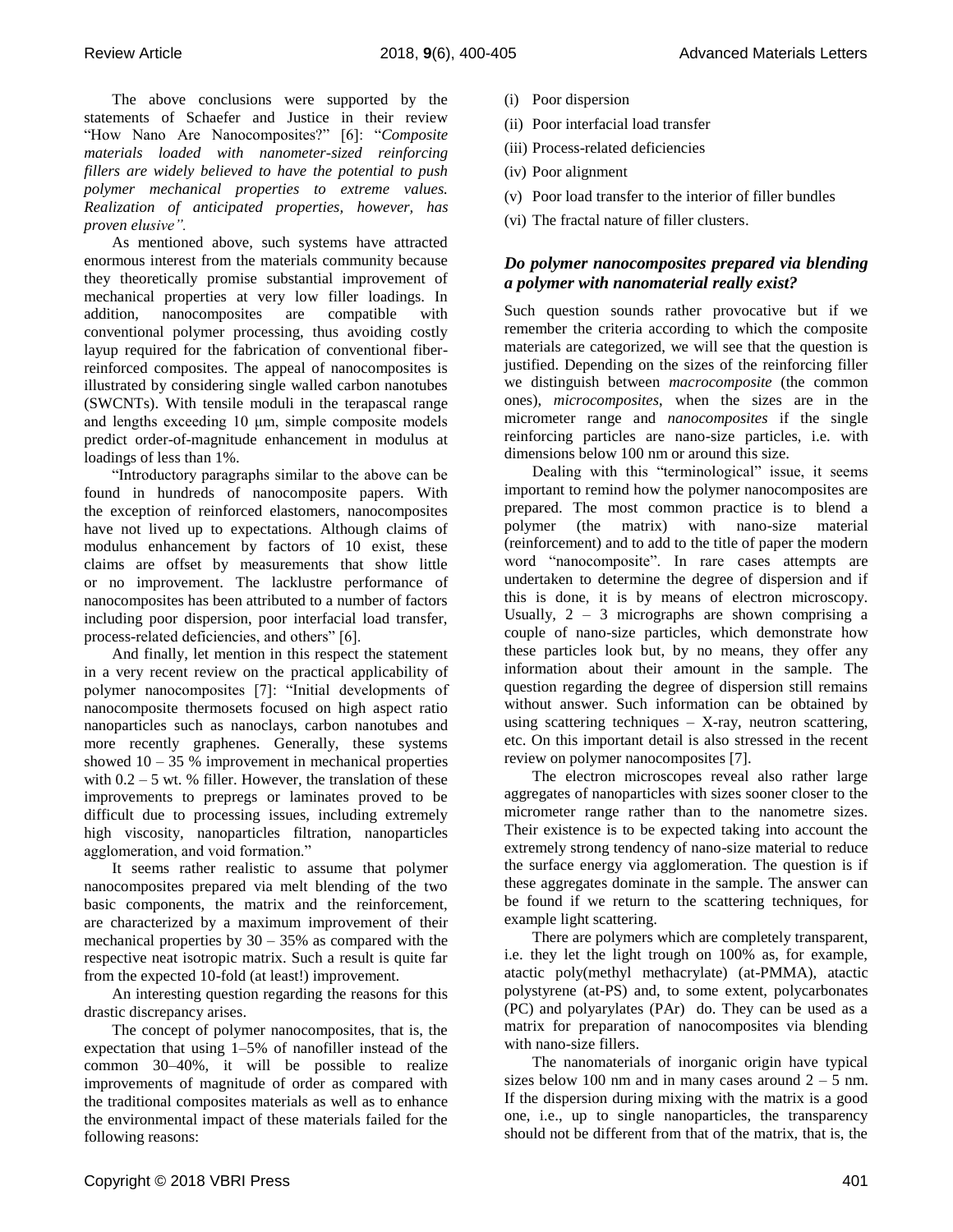transmission of the light has to be 100%. This situation is due to the known fact that light scattering can be observed only if particles have sizes in the range of the size of the wave length of the used light, which for the common light is 500 – 600 nm.

Let look at the results of such studies. Nanocomposites have been manufactured from completely transparent at-PMMA (100% transmission of the light) and nano-size ZnO (particles of 75 nm in concentration 1 wt. %). The used light was with wave length  $\lambda = 600$  nm. The measured amount of transmitted light is only 2 % but it increases up to 50 % if the concentration of the filler drops to 0.01 % [8].

Similar nanocomposite has been prepared using the same matrix and  $ZrO<sub>2</sub>$  with particles size of 4 nm and concentration of 15 %. The transmission of the light (*λ* = 600 nm) was 80 % [9]. Even finer ZnO filler (2.3 nm) in concentration of 0.5 % showed 90 % transmission of the light [10].

Practically the same are the results of another completely transparent matrix, the at - PS - when as reinforcement is used CeO (size 20 nm, concentration 20 wt. %) the light transmission decreases to 75 % [11]. In cases when as matrix is used PC the observed results are similar. For example, whiskers of  $AIO<sub>2</sub>$  in concentration of 2 wt. % cause reduction of light transmission up to 80 % [12], while  $Al_2O_3$  (size 96 nm, concentration 1 wt. %) shows 50 % transmission of the light [13].

It should be mentioned that in all cited cases the thickness of the samples subjected to light transmission measurement has been between 1 and 4 mm.

The observed [8-13] serious decrease in light transmission of the cited nanocomposites as compared with their completely transparent matrices leads to the conclusion that in these blends the dispersed particles by far are not nano-sized. Taking into account the fact that they scatter the common light ( $\lambda = 500$  - 600 nm), their sizes should be in the same range, which, in many cases, is some 100 times larger than the real sizes of the single particles introduced to the polymer matrix.

At such a situation it is hardly correct to call these composites "nanocomposites" because they, as a matter of fact, belong to the category of microcomposites. If we agree with this statement a quite important conclusion can be derived – the answer of the very basic question about the drastic difference between expected and observed mechanical properties of the polymer nanocomposites prepared via blending matrix and reinforcement. They do not justify the expectations derived for nanocomposites because they are not nano - but microcomposites. The situation is really interesting because it could be considered from its reverse side – the lack of agreement between observed and predicted mechanical properties support the conclusion that these composites are not of nano type. And this can be proven if we succeed to prepare real polymer nanocomposites and measure their mechanical properties.

# *Solution of the problem: Avoiding the dispersion as manufacturing step*

Nowadays a rather large number of nano-size materials are available and nevertheless the preparation of true nanocomposites is not an easy task. The basic problem in manufacturing of polymer nanocomposites is the dispersion of the reinforcing component to single nanoparticles in the matrix material. Due to the inherent property of the nano-size materials, namely, the extremely high specific surface, they tend to agglomerate and their further dispersion in the matrix component is practically impossible. In this respect, it seems useful to cite here the opinion of Greiner and Wendorff [14] expressed in their excellent review of electrospinning as a method for preparation of ultrathin fibers and their application as reinforcing material for nanocomposites. After listing the advantages of the electrospun nanofibers as reinforcement over macroscopic fibers as owing to their extremely high aspect ratio, little refraction of light (due to the small diameters) resulting in transparent reinforced matrices, the authors [14] conclude: "Given the advantages of nanofibers for reinforcement, the number of investigations on this topic is rather small. The main problems, to which there are no convincing solutions yet, are the dispersion of the electrospun nanofiber webs and the control of the nanofiber orientation in the polymer matrix.

The felt-mat structure of the nonwoven is for the most part maintained upon the incorporation of the nanofibers into the matrix. Attempts to disperse single nanofibers from the nonwoven mats using ultrasound, kneaders, or high-speed stirrers have only been marginally successful.

Very similar problems occurred in matrix reinforcement with carbon nanotubes and nanofilaments  $[15]$ "  $[14]$ .

It appears that currently we do not have reliable tools and/or techniques for a proper dispersion of nanomaterials in polymer melts in order to reach the dispersion degree of single nanoparticles what is the requirement for having true nanocomposites. Obviously, so far such techniques for preparation of these composites are missing we have to create methods free of the dispersion step in the manufacturing process. Such an opportunity is offered by the new concept of "*converting instead of adding*" [16], that is, converting the bulk polymer into nano-size material instead of blending it with nanofillers. In this way it is possible to avoid the practically non-soluble problem of proper dispersion and to create true polymer nanocomposites distinguished by perfect distribution of nanoparticles in the matrix.

The realization of the new concept means that instead to take the two basic composite components, the matrix and the reinforcement, in their final form and blend them, one takes one component only in its final form and during the processing creates the missing second component. For example, starting from blend of two thermodynamically non-miscible polymers, we can convert the minor blend component into nanofibrils playing later the role of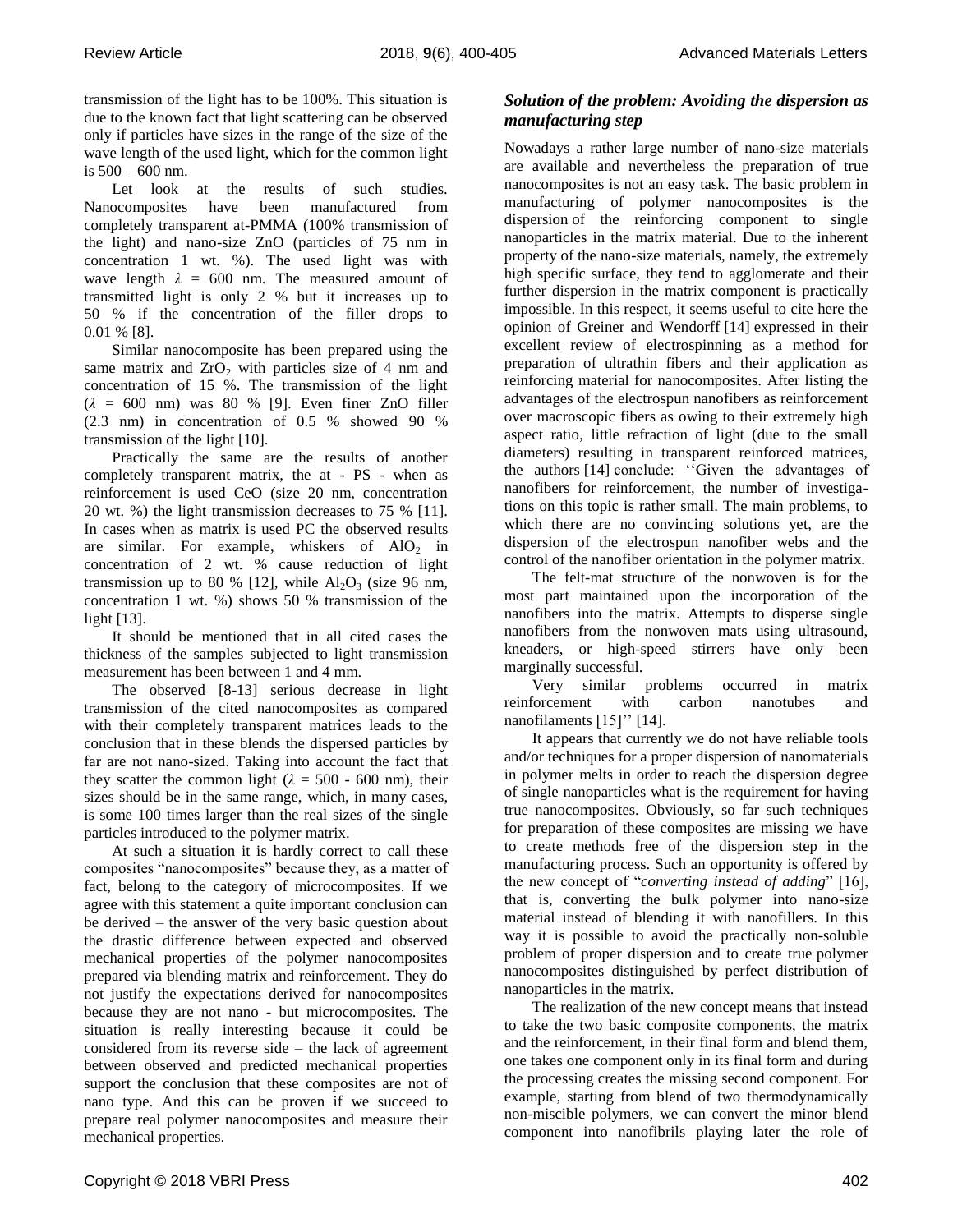reinforcement of the nanofibrillar polymer-polymer composite (PPC).



**Fig. 1.** Manufacturing of nanofibrillar PPCs (NFC) (Route A) and nanofibrillar SPCs (Route B) via the concept of converting instead of adding.

In the second case, instead of having the matrix in its final form we can use neat polymer nanofibrils and during the subsequent processing to create the missing matrix. This can be done by subjecting the nanofibrils to thermal treatment close but below the temperature of complete melting when a small amount of the same polymer is converted in isotropic matrix (playing the role of binder of nanofibrils). In this way a nanofibrillar single polymer composite (SPC) is prepared.

A characteristic feature of the two approaches is that a perfect distribution of the nano-filler is observed, i.e. each single nanoparticle is surrounded by matrix material and no aggregates of nanoparticles are observed.

The manufacturing process of nanofibrillar PPCs and SPCs is schematically shown in **Fig.1**. It should be noted that this process can be performed on common equipment for polymer processing. The two thermodynamically nonmiscible polymers in a usual ratio  $A/B = 70/30$  by wt. are melt blended, extruded and cold drawn as shown on the upper part of **Fig. 1**. Again there, two micrographs of scanning electron microscope (SEM) are added. They demonstrate the drastic morphologic change in the minor component (reinforcement) from spheres (left) to nanofibrils (right). This transition takes place during the

cold drawing via necking. The result so far is preparation of a drawn blend comprising nanofibrils of the minor component.

It seems important to note here that the prepared material is still not a composite material because it would be hardly correct to call the synthetic textile yarns prepared from polymer blends "composites" – both blend components are in a highly oriented state. Additional treatment step is needed in order to convert the dominating (but with lower melting temperature) component from highly oriented into isotropic state. For this purposes the drawn bristle is winded on a metal plate and subjected to compression molding at melting temperature of the matrix polymer A, which has to be at least  $40^{\circ}$ C below the melting of the reinforcing polymer B **(Fig. 1, Route A)**. In this way a nanofibrillar polymerpolymer composite is prepared.

For preparation of nanofibrillar single polymer composites one has to select the Route B **(Fig. 1)**, according which from the drawn bristles has to be removed the matrix polymer A using a selective solvent. The rest of nanofibrillar bunch of B has to be winded on a metal plate and compression molded at temperature at least  $20^{\circ}$ C below the melting temperature of B (Fig. 1, **Route B).** This treatment results in creation of small amount of isotropic matrix (binder of nanofibrils **(Fig. 1, Route B).**

If we analyze the prepared two materials, the PPC and the SPC, by means of SEM, we can get important information regarding the sizes of the reinforcing nanofibrils and, what is more interesting in the current case, the distribution character of the reinforcing nanofibrils in the matrix. Such results for the two materials under discussion are shown in **Fig. 2**.

The photographs taken from the cryofractures perpendicular to the nanofibril orientation **(Fig. 2a and c,** as well as from cryofracture parallel to the nanofibrils orientation **(Fig. 2b)** demonstrate rather homogeneous distribution of the reinforcing nanofibrils in the polymer matrix, i.e. practically, no aggregates of nanofibrils can be observed. Such a situation is quite different from the case of polymer nanocomposites prepared via blending of the two starting components as demonstrated in the previous paragraphs.



**(a)**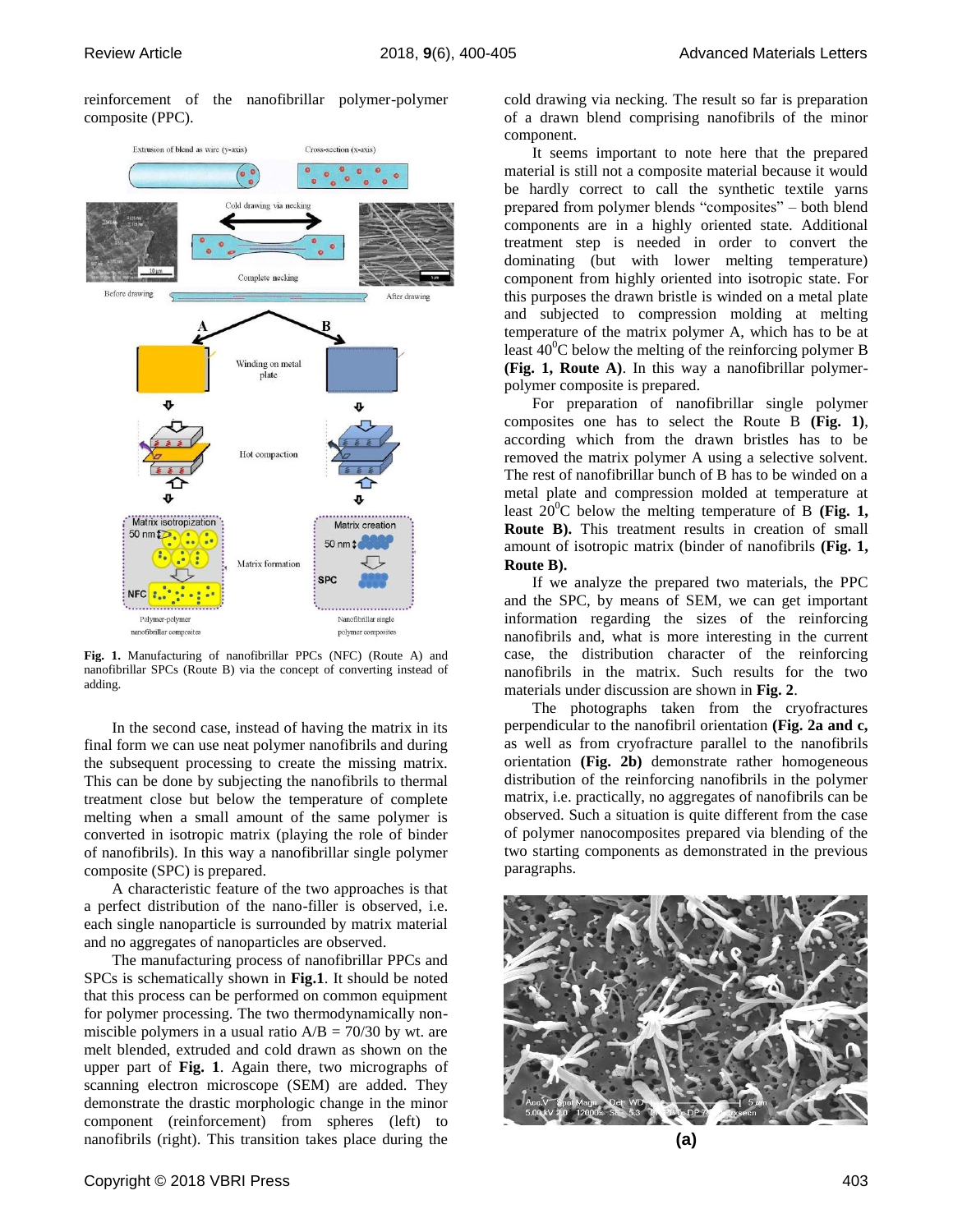





**Fig. 2.** SEM micrographs of polypropylene/poly(buthylene terephthalate) (PP/PBT = 70/30 by wt.) nanofibrillar polymer-polymer composite (a and b) and PET nanofibrillar single polymer composite (c and d): a) and c) – cryofracture perpendicular to the nanofibril orientation, b) – cryofracture also parallel to the nanofibrils orientation, and  $d$ ) – the surface of the SPC film shown in c).

# *Mechanical performance of nanofibrillar polymerpolymer and single polymer composites*

The nanofibrillar polymer–polymer composites, prepared according to the concept of converting instead of adding demonstrate superior mechanical performance. Let mention two examples, the linear low density polyethylene/poly(vinylidene fluoride) (LLDPE/PVDF) [17] and the polypropylene/poly(buthylene terephthalate) (PP/PBT) [16]. In both cases the two components are taken in weight ratio 70/30. The observed improvement in the elastic modulus in the first case is 165 % and in the second case  $-45$  % while the improvements in the tensile strength are much higher, 230 % in the first case and 190 % in the second.

This impressive mechanical performance of the nanofibrillar polymer-polymer composites originates from the very high aspect ratio of nanofibrils, their better adhesion then the mineral fillers to the matrix and mostly from the perfect distribution of nanofibrils in the matrix.

Even higher are the reinforcing effects in tensile experiments of the true nanofibrillar (diameter of nanofibrils between 10 and 250 nm) SPCs, prepared via one-constituent approach. The comparison is done with isotropic film of the same polymer prepared via compression molding with a thickness similar to that of the SPC samples.

For the nanofibrillar single polymer composite based on PVDF the improvement in elastic modulus is 40 % and of the tensile strength - 330 % [16], for poly(ethylene terephthalate)  $(PET) - 350\%$  and 300 %, respectively [18], for LLDPE - 112 % and 325 %, respectively [19], and for PP - 70 % and 440 %, respectively [19].

The improvements in the tensile mechanical properties of all SPCs so far reported [20 – 25], and particularly the superior mechanical properties of the new nanofibrillar SPCs [16-19] prepared by hot compaction using only one constituent are evident. What could be the reason for this impressive mechanical performance? There are at least four reasons: (i) in the current SPCs the reinforcing constituent dominates strongly, and has much better mechanical properties when compared with the isotropic matrix of the same polymer, (ii) excellent adhesion between matrix and reinforcement because they have the same chemical composition, (iii) better orientation of the macromolecules in nanofibrils as compared to that in microfibrils and textile filaments of the same polymer, and (iv) in the test specimen of SPCs the nanofibrils are uniaxially aligned and the testing has been performed so far in the drawing direction only.

#### **Conclusions and outlook**

Nowadays it seems generally accepted that the concept of polymer nanocomposites did not justify the expectations – a drastic difference in mechanical properties between the theoretically derived and the experimentally obtained results is observed. The most probable reason for this discrepancy is the poor dispersion – reinforcements are not the single nanoparticles but their aggregates with sizes in the micrometer range. This situation is since currently there are not reliable techniques for proper dispersion of nanomaterials aggregates into polymer matrix. For this reason, so long such techniques are missing we should avoid the dispersion step in the preparation of true polymer nanocomposites as the concept of converting instead of adding does.